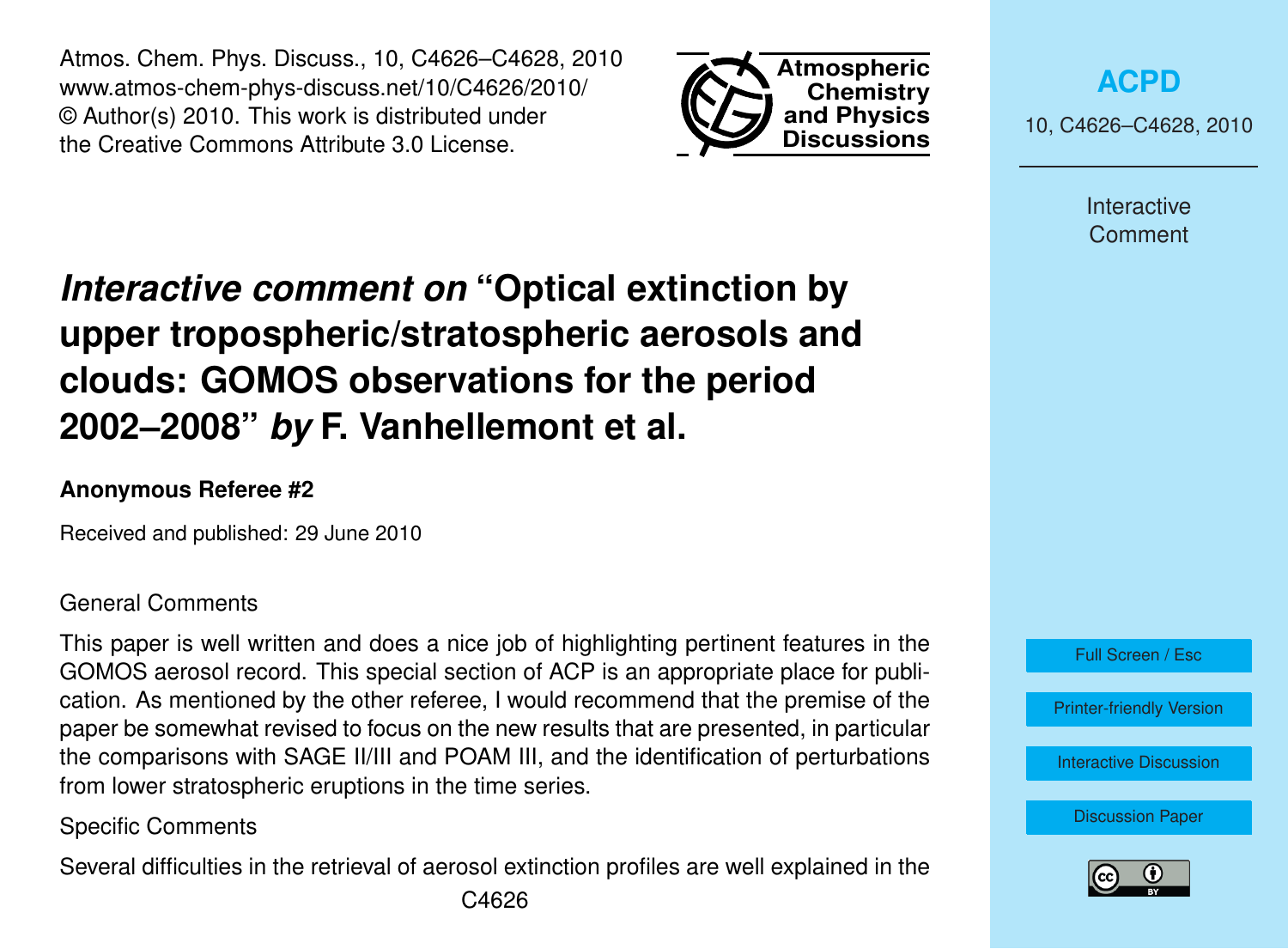paper; however, some aspects could be addressed in more detail to give the reader some needed insight into how these difficulties impact the results. For example, the apparent trade-off between vertical smoothing and residual scintillation perturbations is clear, yet the choice of the 4 km smoothing criteria is not quantified. What is the magnitude of the scintillation error without smoothing, and is the residual reduced to a completely negligible quantity by the smoothing? Similarly, the noise at "other" wavelengths (what are they, by the way?) can certainly be understood by the lack of constraint in the spectral fit, but could this be quantified? Are errors derived as part of the retrieval and if so could they be shown on the profiles in Fig 2 and compared to the percentiles shown in the comparisons of Fig 3?

Could you please comment on the significance of star brightness and temperature for the 500 nm aerosol extinction retrieval?

In section 3.5, the cut-off altitude for 500 nm is discussed; does is not also depend on optical depth, i.e. volcanic plume or cloud in the line of sight? Again a quantification of the error would be helpful in understanding the choice of cut-off altitude. Why is the extinction negative below the volcanic plume shown in Fig 2? Is this within the error bar?

A statement is made regarding the "disappearance" of the residual scintillation in the zonal mean. I understand what the authors are alluding to, but this sentence should be reworded carefully as a smooth mean does not require that the perturbations have zero mean.

The comparison with SAGE II/III and POAM III is very useful. However, more details on the data set would be helpful. For example, how many profiles are compared in each case and what is the geographic distribution of the coincidences? It may be that the systematic shapes of the median profiles could be explained by the sampling. Is any effort made to match the vertical resolutions of the measurements for the comparison?

The statements made regarding the detection of stratospheric features with

10, C4626–C4628, 2010

Interactive **Comment** 



[Printer-friendly Version](http://www.atmos-chem-phys-discuss.net/10/C4626/2010/acpd-10-C4626-2010-print.pdf)

[Interactive Discussion](http://www.atmos-chem-phys-discuss.net/10/11109/2010/acpd-10-11109-2010-discussion.html)

[Discussion Paper](http://www.atmos-chem-phys-discuss.net/10/11109/2010/acpd-10-11109-2010.pdf)